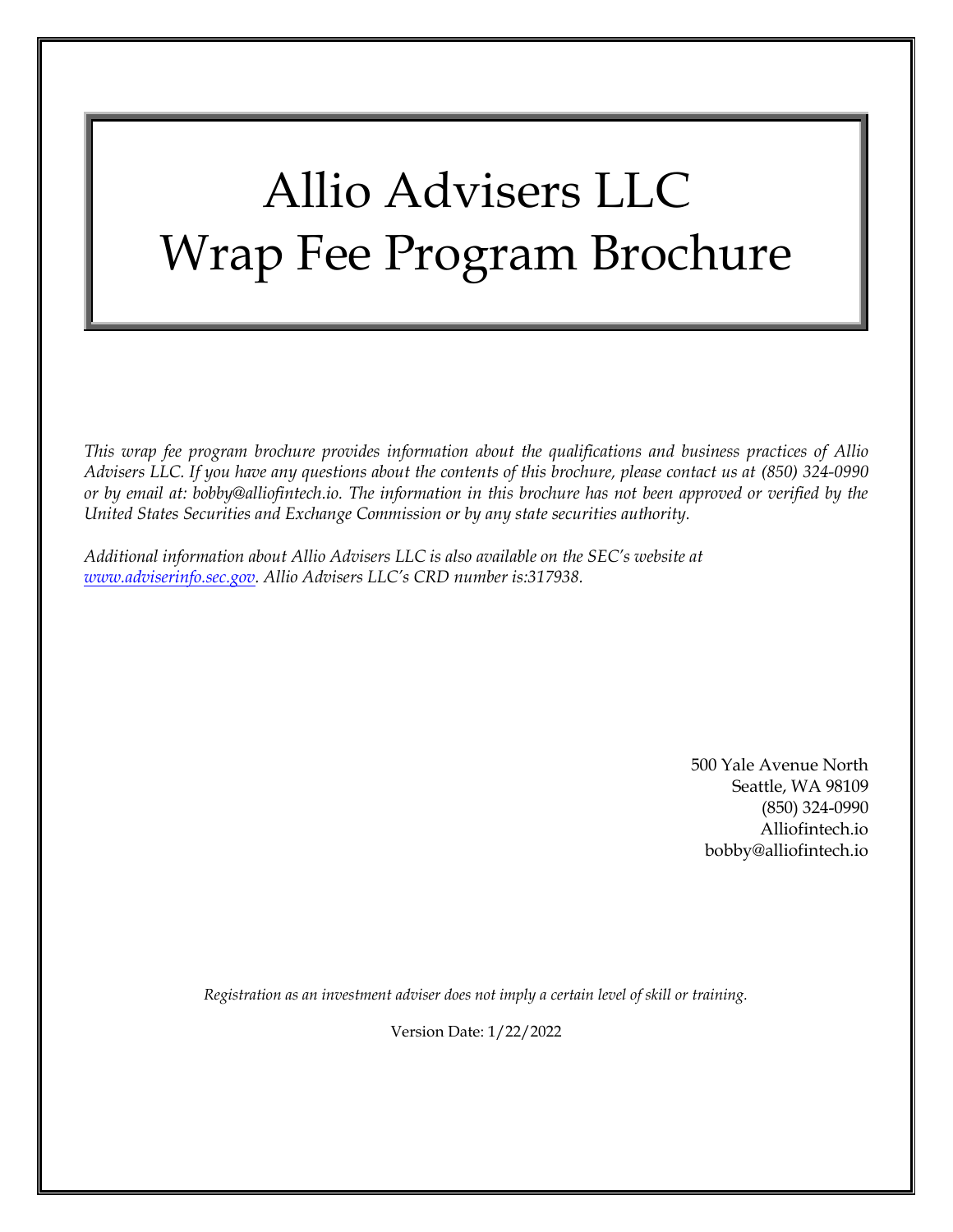## **Item 2: Material Changes**

<span id="page-1-0"></span>Allio Advisers LLC has not yet filed an annual updating amendment to this Wrap Fee Program Brochure. Therefore, there are no material changes to this brochure to report.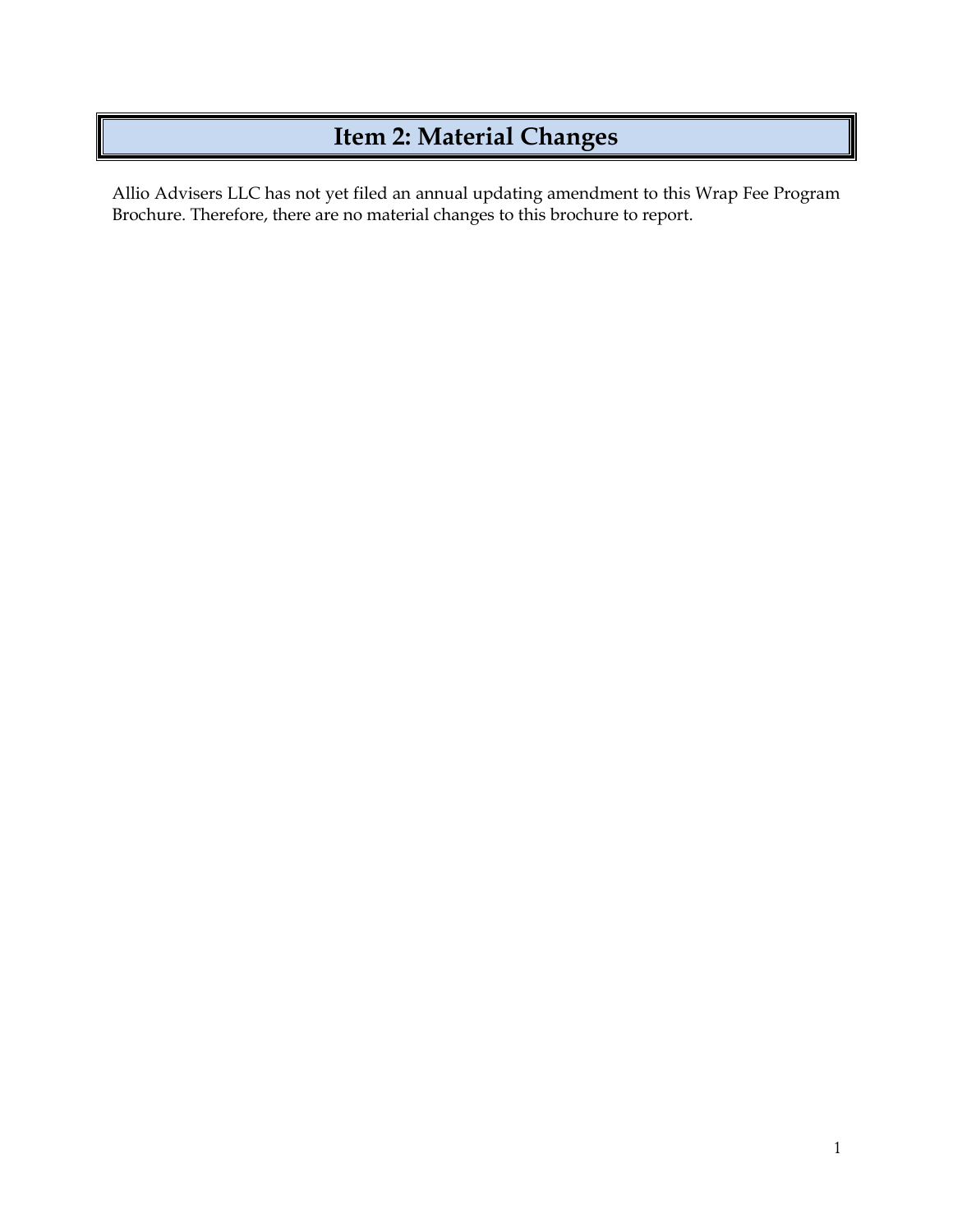# **Item 3: Table of Contents**

<span id="page-2-0"></span>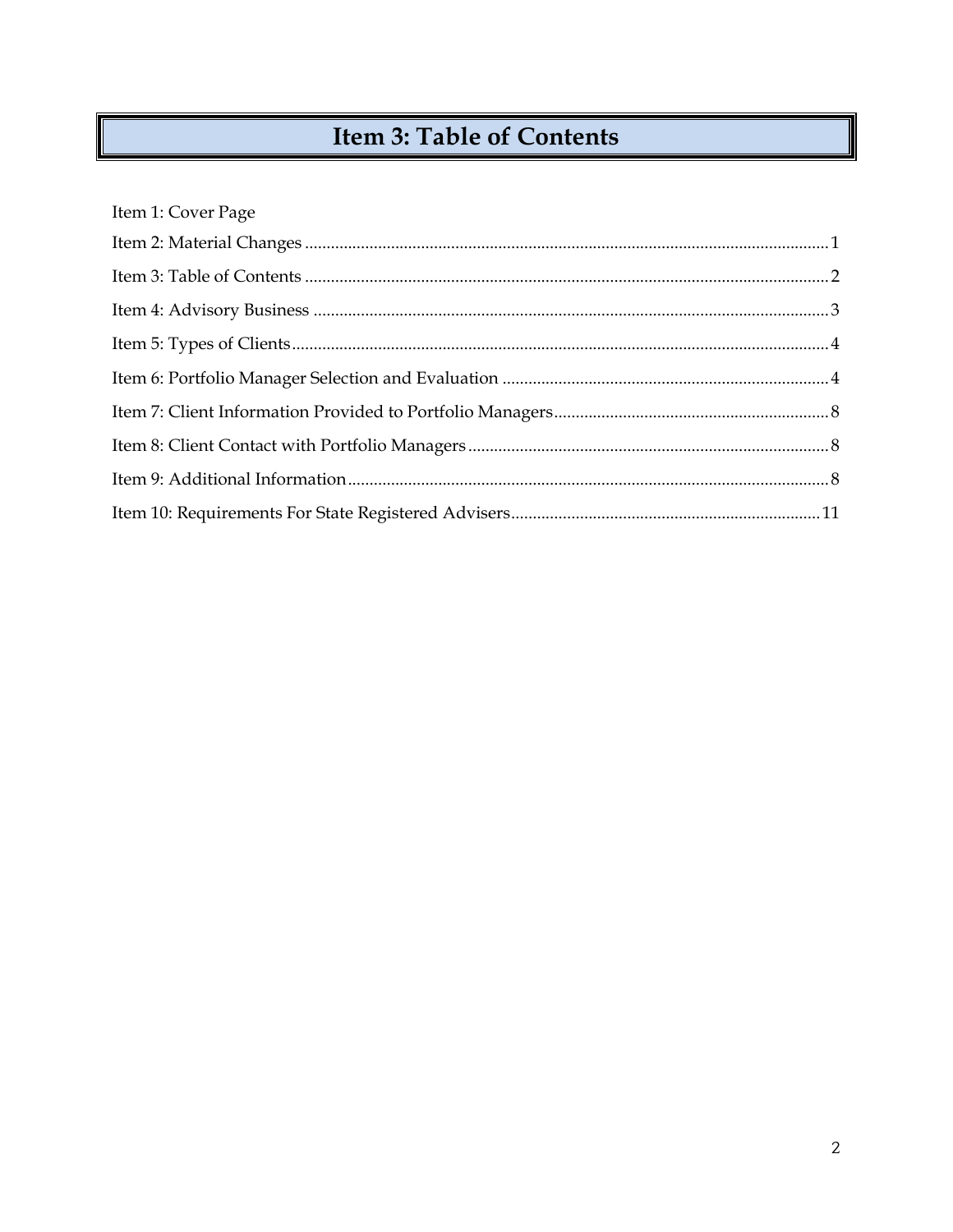### **Item 4: Advisory Business**

### <span id="page-3-0"></span>**A. Description of the Advisory Firm**

Allio Advisers LLC (hereinafter "AAL") provides portfolio management to clients under this wrap fee program as sponsor and portfolio manager.

AAL provides Robo-advisory portfolio management services via an online interface.

| <b>Total Assets Under Management</b> | <b>Monthly Fee</b> |
|--------------------------------------|--------------------|
| All Assets                           | \$1                |

AAL will charge a flat monthly fee for robo-advisory portfolio management services. Fees are paid in monthly arrears. Fees are withdrawn directly from the client's accounts with client's written authorization on a monthly basis

Clients may terminate the agreement without penalty, for full refund of AAL's fees, within five business days of signing the Investment Advisory Contract. Thereafter, clients may terminate the Investment Advisory Contract immediately upon written notice.

### **B. Contribution Cost Factors**

The program may cost the client more or less than purchasing such services separately. There are several factors that bear upon the relative cost of the program, including the trading activity in the client's account, the adviser's ability to aggregate trades, and the cost of the services if provided separately (which in turn depends on the prices and specific services offered by different providers).

### **C. Additional Fees**

AAL will wrap third party fees (i.e., custodian fees, brokerage fees, mutual fund fees, transaction fees, etc.) for wrap fee portfolio management accounts. AAL will charge clients one fee and pay all transaction fees using the fee collected from the client. Accounts participating in the wrap fee program are not charged higher advisory fees based on trading activity, but clients should be aware that AAL has an incentive to limit trading activities for those accounts since the firm absorbs those transaction costs.

Certain other fees are not included in the wrap fee and are paid for separately by the client. These include, but are not limited to, margin costs, charges imposed directly by a mutual fund or exchange traded fund, fees associated with "step out" transactions if the account uses different custodians or broker-dealers, deferred sales charges, odd-lot differentials, transfer taxes, wire transfer and electronic fund fees, and other fees and taxes on brokerage accounts and securities transactions.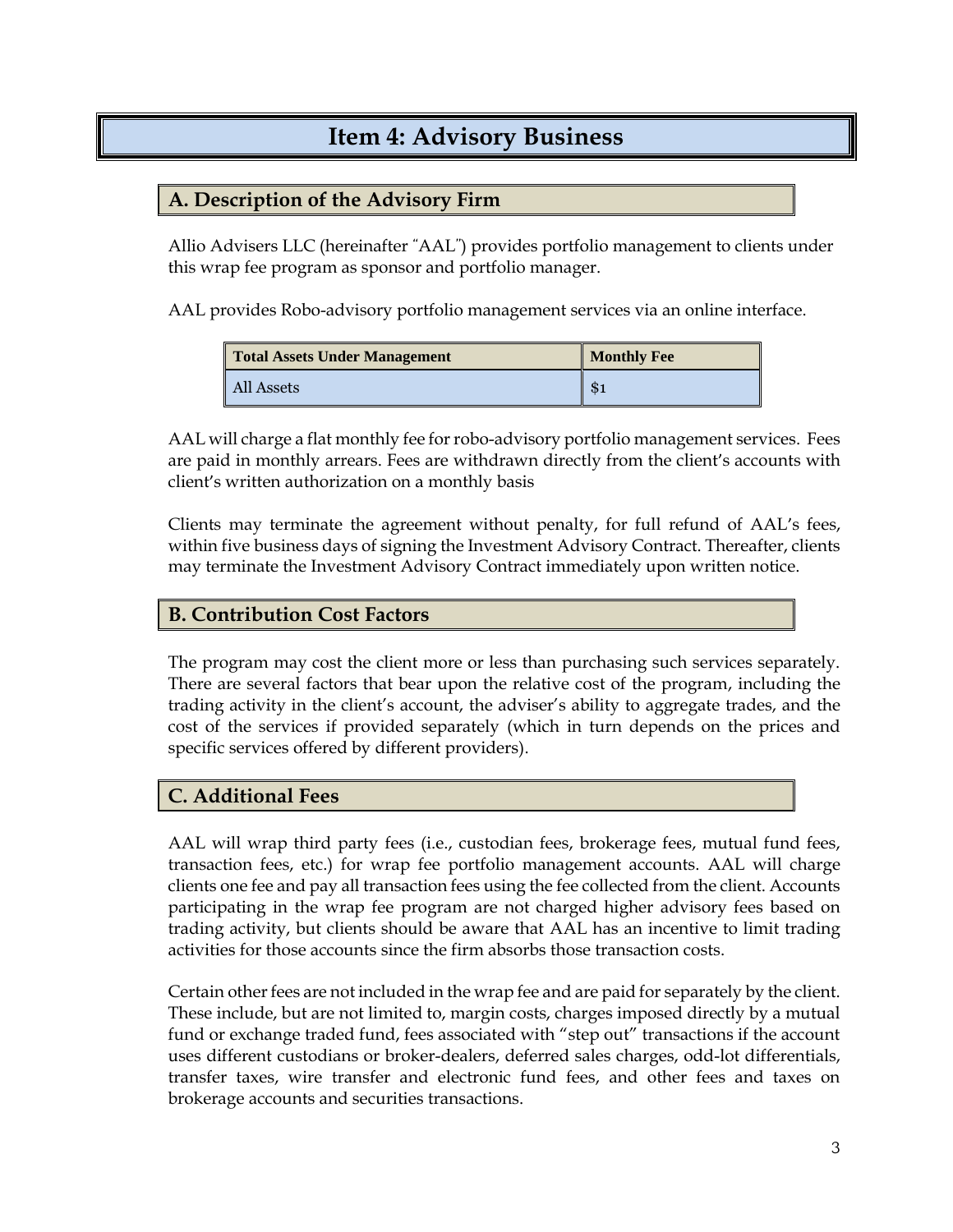### **D. Compensation of Client Participation**

Neither AAL, nor any representatives of AAL receive any additional compensation beyond advisory fees for the participation of client's in the wrap fee program. However, compensation received may be more than what would have been received if client paid separately for investment advice, brokerage, and other services. Therefore, AAL may have a financial incentive to recommend the wrap fee program to clients.

### **Item 5: Types of Clients**

<span id="page-4-1"></span><span id="page-4-0"></span>AAL generally offers advisory services to Individuals There is no account minimum.

### **Item 6: Portfolio Manager Selection and Evaluation**

**A. Selecting/Reviewing Portfolio Managers**

AAL will not select outside portfolio managers for management of this wrap fee program. AAL will be the sole portfolio manager for this wrap fee program.

AAL will use industry standards to calculate portfolio manager performance.

AAL reviews the performance information to determine and verify its accuracy and compliance with presentation standards. The performance information is annually and is reviewed by AAL.

### **B. Related Persons**

AAL and its personnel serve as the portfolio managers for all wrap fee program accounts. This is a conflict of interest in that no outside adviser assesses AAL's management of the wrap fee program. However, AAL addresses this conflict by acting in its clients' best interest consistent with its fiduciary duty as sponsor and portfolio manager of the wrap fee program.

### **C. Advisory Business**

AAL provides "robo-advisory" portfolio management services via an online interface. This entails the use of algorithm-based portfolio management advice, rather than inperson investment advice. These automated investment solutions are customized to each client and based on individual characteristics, such as the client's age, risk tolerance, income, and current assets, among others.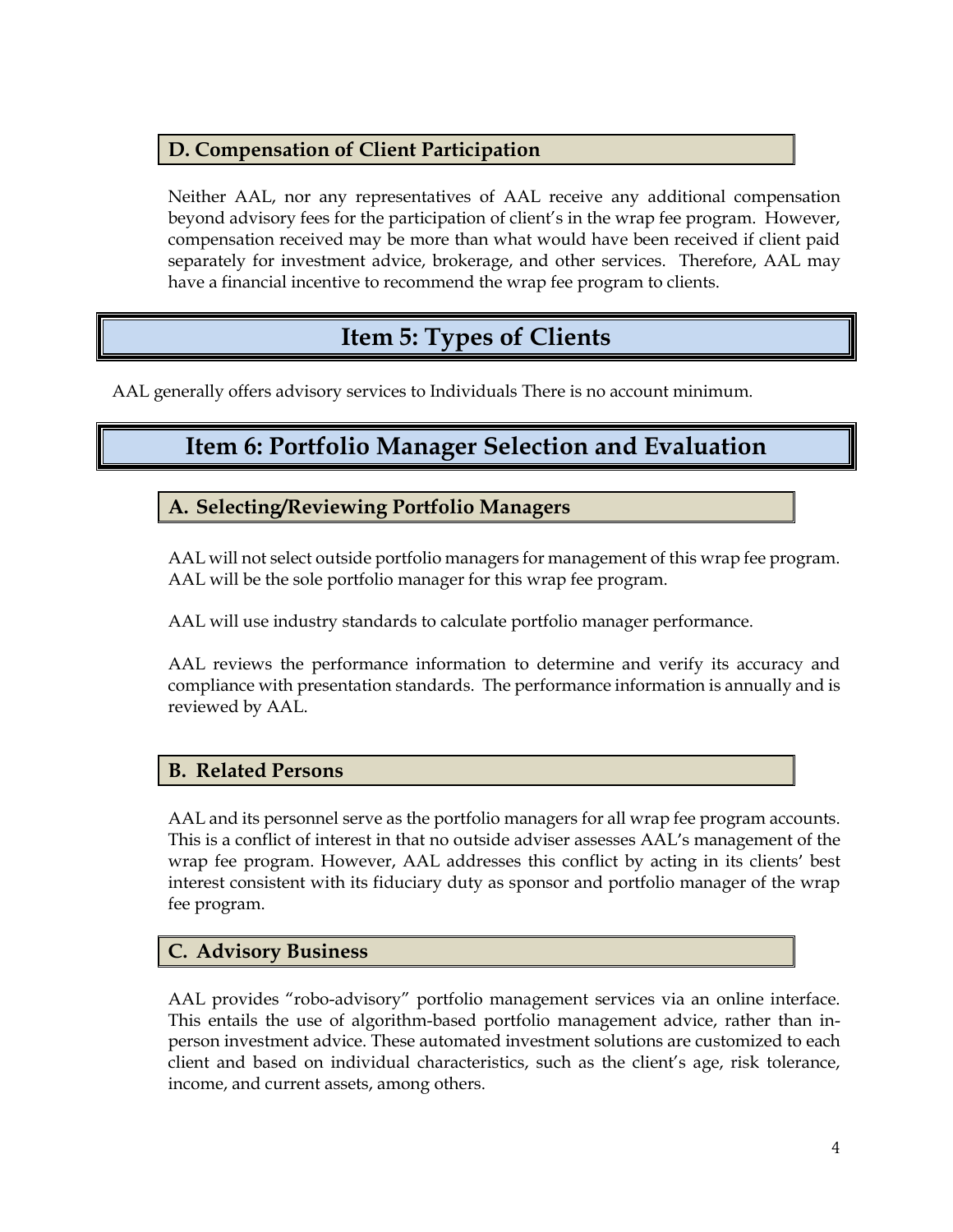AAL will require discretionary authority from clients in order to select securities and execute transactions without permission from the client prior to each transaction.

Risk tolerance levels are documented in the Investment Policy Statement, which is given to each client.

Portfolio management accounts participating in the wrap fee program will not have to pay for transaction or trading fees. AAL will charge clients one fee and pay transaction fees using the advisory fee collected from the client. Certain other fees are not included in the wrap fee and are paid for separately by the client. These include, but are not limited to, margin costs, charges imposed directly by a mutual fund or exchange traded fund, deferred sales charges, odd-lot differentials, transfer taxes, wire transfer and electronic fund fees, and other fees and taxes on brokerage accounts and securities transactions.

Accounts participating in the wrap fee program are not charged higher advisory fees based on trading activity, but clients should be aware that AAL has an incentive to limit trading activities for those accounts since the firm absorbs those transaction costs. To address this conflict, AAL will always act in the best interest of its clients consistent with its fiduciary duty as an investment adviser.

### *Services Limited to Specific Types of Investments*

AAL generally limits its investment advice to equities and ETFs. AAL may use other securities as well to help diversify a portfolio when applicable.

### *Client Tailored Services and Client Imposed Restrictions*

AAL offers the same suite of services to all of its clients. However, specific client investment strategies and their implementation are dependent upon the client's current situation (income, tax levels, and risk tolerance levels). Clients are not permitted to impose restrictions in investing in certain securities or types of securities in accordance with their values or beliefs.

### *Wrap Fee Programs*

As discussed herein, AAL sponsors and acts as portfolio manager for this wrap fee program. AAL manages the investments in the wrap fee program. The fees paid to the wrap account program will be given to AAL as a management fee.

### *Amounts Under Management*

AAL has the following assets under management:

| Discretionary Amounts:   Non-Discretionary Amounts:   Date Calculated: |               |
|------------------------------------------------------------------------|---------------|
|                                                                        | December 2021 |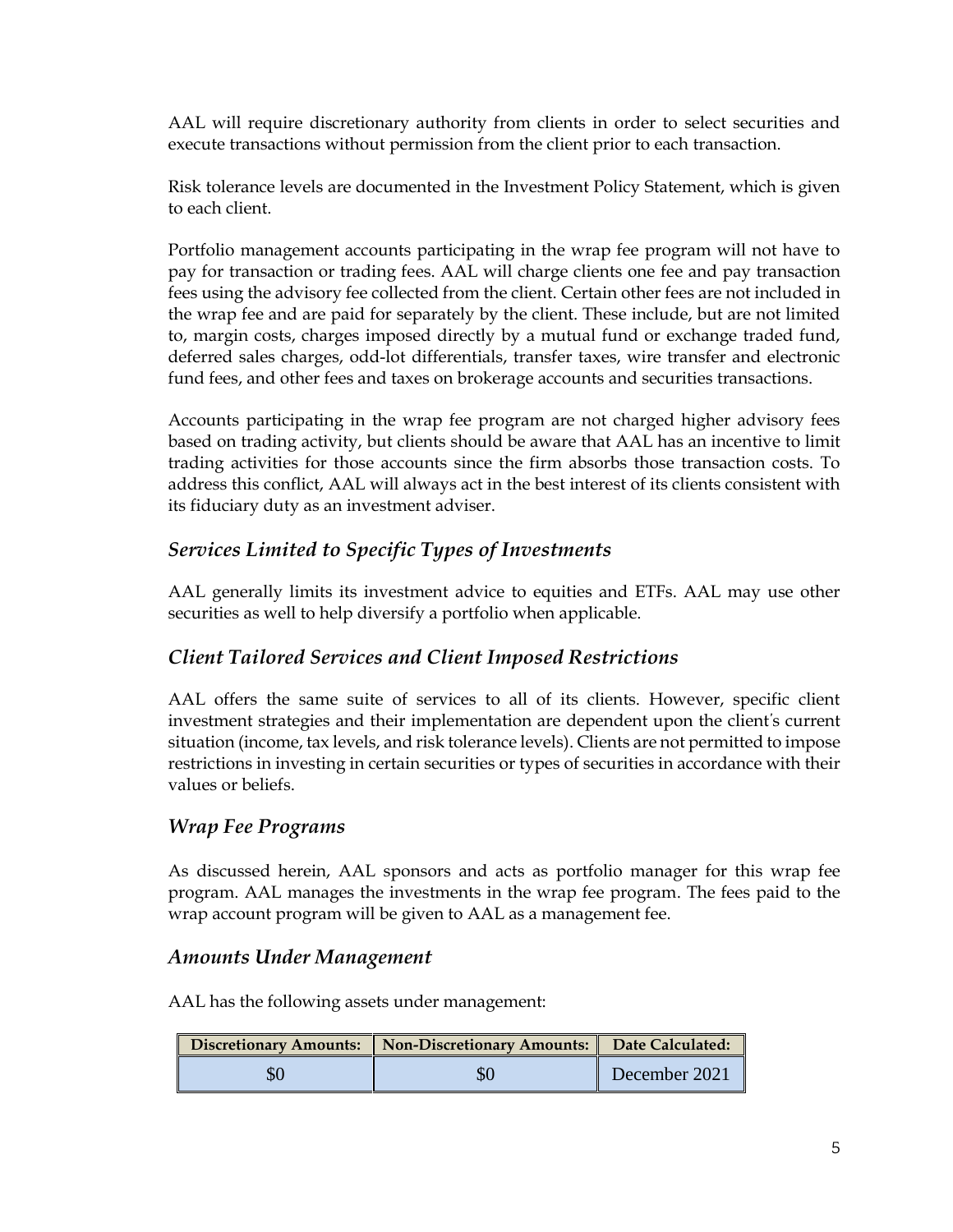### *Performance-Based Fees and Side-By-Side Management*

AAL does not accept performance-based fees or other fees based on a share of capital gains on or capital appreciation of the assets of a client.

Clients paying a performance-based fee should be aware that investment advisers have an incentive to invest in riskier investments when paid a performance-based fee due to the higher risk/higher reward attributes.

### *Methods of Analysis and Investment Strategies*

### **Methods of Analysis**

AAL's methods of analysis include quantitative analysis and quantitative analysis.

**Quantitative analysis** deals with measurable factors as distinguished from qualitative considerations such as the character of management or the state of employee morale, such as the value of assets, the cost of capital, historical projections of sales, and so on.

**Modern portfolio theory** is a theory of investment that attempts to maximize portfolio expected return for a given amount of portfolio risk, or equivalently minimize risk for a given level of expected return, each by carefully choosing the proportions of various assets.

#### **Investment Strategies**

AAL uses long term investing.

*Investing in securities involves a risk of loss that you, as a client, should be prepared to bear.*

### *Material Risks Involved*

### **Methods of Analysis**

**Quantitative Model Risk:** Investment strategies using quantitative models may perform differently than expected as a result of, among other things, the factors used in the models, the weight placed on each factor, changes from the factors' historical trends, and technical issues in the construction and implementation of the models.

**Modern portfolio theory** assumes that investors are risk averse, meaning that given two portfolios that offer the same expected return, investors will prefer the less risky one. Thus, an investor will take on increased risk only if compensated by higher expected returns. Conversely, an investor who wants higher expected returns must accept more risk. The exact trade-off will be the same for all investors, but different investors will evaluate the trade-off differently based on individual risk aversion characteristics. The implication is that a rational investor will not invest in a portfolio if a second portfolio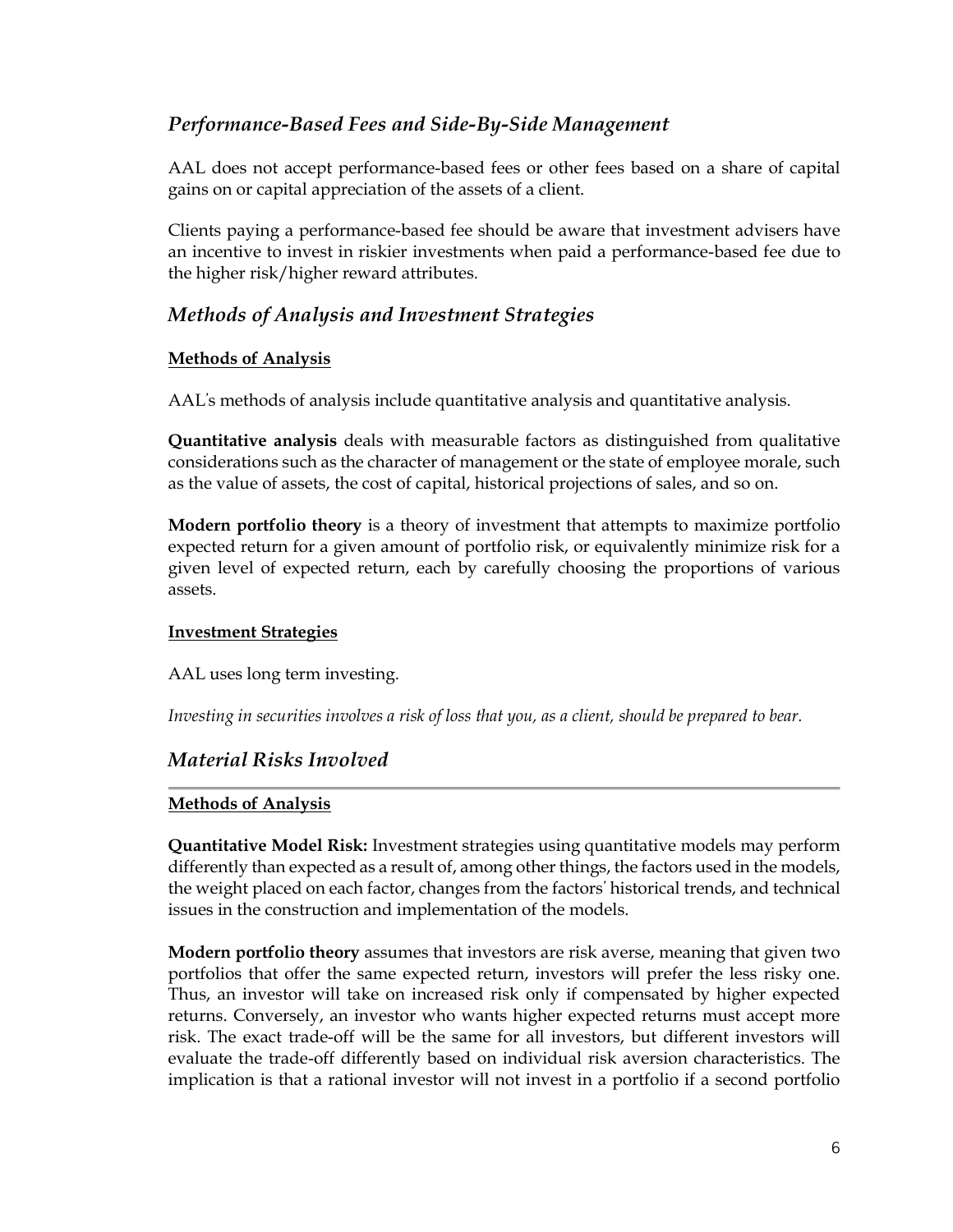exists with a more favorable risk-expected return profile – i.e., if for that level of risk an alternative portfolio exists which has better expected returns.

#### **Investment Strategies**

**Long term investing** is designed to capture market rates of both return and risk. Due to its nature, the long-term investment strategy can expose clients to various types of risk that will typically surface at various intervals during the time the client owns the investments. These risks include but are not limited to inflation (purchasing power) risk, interest rate risk, economic risk, market risk, and political/regulatory risk.

*Investing in securities involves a risk of loss that you, as a client, should be prepared to bear.*

### *Risks of Specific Securities Utilized*

**Equity** investment generally refers to buying shares of stocks in return for receiving a future payment of dividends and/or capital gains if the value of the stock increases. The value of equity securities may fluctuate in response to specific situations for each company, industry conditions and the general economic environments.

**Exchange Traded Funds (ETFs):** An ETF is an investment fund traded on stock exchanges, similar to stocks. Investing in ETFs carries the risk of capital loss (sometimes up to a 100% loss in the case of a stock holding bankruptcy). Areas of concern include the lack of transparency in products and increasing complexity, conflicts of interest and the possibility of inadequate regulatory compliance. Because ETFs use "authorized participants" (APs) as agents to facilitate creations or redemptions (primary market), there is a risk that an AP decides to no longer participate for a particular ETF; however, that risk is mitigated by the fact that other APs can step in to fill the vacancy of the withdrawing AP [an ETF typically has multiple APs] and ETF transactions predominantly take place in the secondary market without need for an AP. Like other liquid securities, ETF pricing changes throughout the trading day and there can be no guarantee that an ETF is purchased at the optimal time in terms of market movements. Moreover, due to market fluctuations, ETF brokerage costs, differing demand and characteristics of underlying securities, and other factors, the price of an ETF can be lower that the aggregate market price of its cash and component individual securities (net asset value – NAV). An ETF is subject to the same market risks as those of its underlying individual securities, and also has internal expenses that can lower investment returns.

*Past performance is not indicative of future results. Investing in securities involves a risk of loss that you, as a client, should be prepared to bear.*

### *Voting Client Securities (Proxy Voting)*

AAL will not ask for, nor accept voting authority for client securities. Clients will receive proxies directly from the issuer of the security or the custodian. Clients should direct all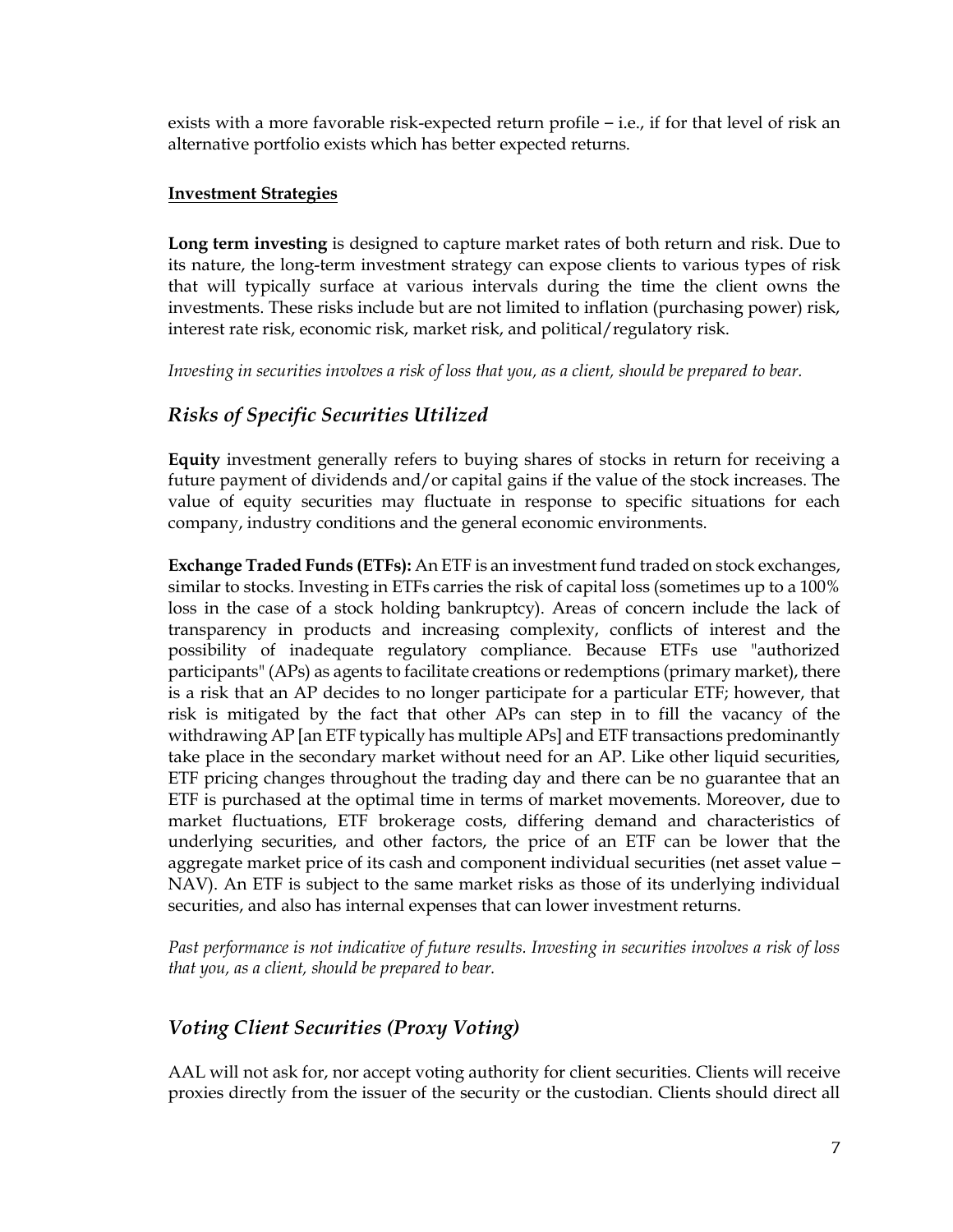proxy questions to the issuer of the security.

### <span id="page-8-0"></span>**Item 7: Client Information Provided to Portfolio Managers**

AAL's investment advisory personnel oversee the algorithm but may not monitor each client's account. Clients are encouraged to update their account/questionnaire with any change in their objectives, risk tolerance, or other pertinent information, as that information factors into the portfolio's composition.

### **Item 8: Client Contact with Portfolio Managers**

<span id="page-8-1"></span>AAL will restrict clients from contacting portfolio managers. AAL is registered with the SEC as an internet investment adviser. Per Rule 203A-2(e) Internet investment advisers are defined as advisers that provide investment advice to all of its clients exclusively through an interactive website, except that the investment adviser may provide investment advice to fewer than 15 clients through other means during the preceding twelve months.

### **Item 9: Additional Information**

### <span id="page-8-2"></span>**A. Disciplinary Action and Other Financial Industry Activities**

### *Criminal or Civil Actions*

There are no criminal or civil actions to report.

### *Administrative Proceedings*

There are no administrative proceedings to report.

### *Self-Regulatory Organization (SRO) Proceedings*

There are no self-regulatory organization proceedings to report.

### *Registration as a Broker/Dealer or Broker/Dealer Representative*

AAL has an affiliate, Allio Capital (CRD 318268), that has a pending application as a broker-dealer.

*Registration as a Futures Commission Merchant, Commodity Pool Operator, or a Commodity Trading Advisor*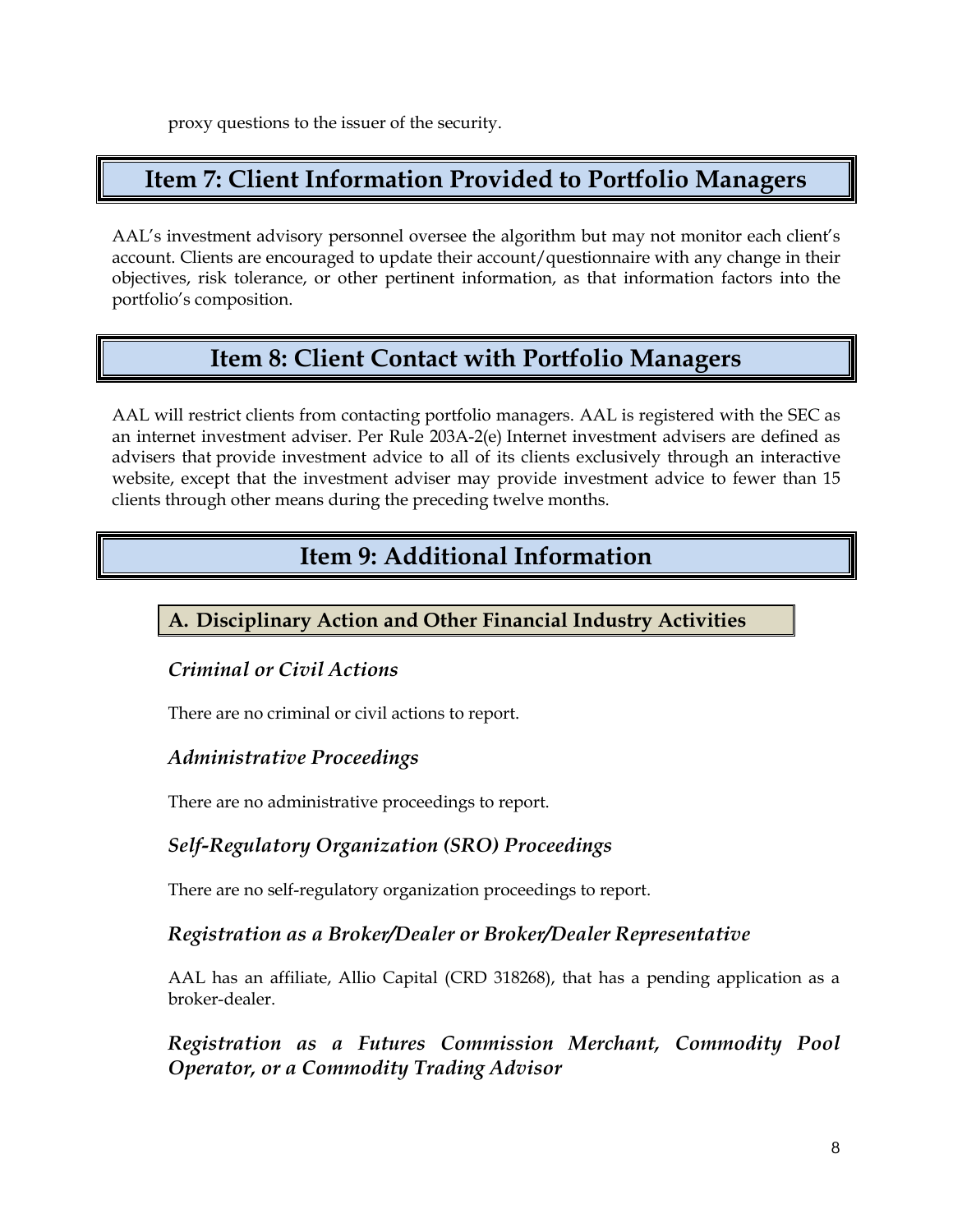Neither AAL nor its representatives are registered as or have pending applications to become either a Futures Commission Merchant, Commodity Pool Operator, or Commodity Trading Advisor or an associated person of the foregoing entities.

### *Registration Relationships Material to this Advisory Business and Possible Conflicts of Interests*

Neither AAL nor its representatives have any material relationships to this advisory business that would present a possible conflict of interest.

### *Selection of Other Advisers or Managers and How This Adviser is Compensated for Those Selections*

AAL does not select third-party investment advisers.

### **B. Code of Ethics, Client Referrals, and Financial Information**

### *Code of Ethics*

AAL has a written Code of Ethics that covers the following areas: Prohibited Purchases and Sales, Insider Trading, Personal Securities Transactions, Exempted Transactions, Prohibited Activities, Conflicts of Interest, Gifts and Entertainment, Confidentiality, Service on a Board of Directors, Compliance Procedures, Compliance with Laws and Regulations, Procedures and Reporting, Certification of Compliance, Reporting Violations, Compliance Officer Duties, Training and Education, Recordkeeping, Annual Review, and Sanctions. AAL's Code of Ethics is available free upon request to any client or prospective client.

### *Recommendations Involving Material Financial Interests*

AAL does not recommend that clients buy or sell any security in which AAL, or a related person has a material financial interest.

### *Investing Personal Money in the Same Securities as Clients*

From time to time, representatives of AAL may buy or sell securities for themselves that they also recommend to clients. This may provide an opportunity for representatives of AAL to buy or sell the same securities before or after recommending the same securities to clients resulting in representatives profiting off the recommendations they provide to clients. Such transactions may create a conflict of interest. AAL will always document any transactions that could be construed as conflicts of interest and will never engage in trading that operates to the client's disadvantage when similar securities are being bought or sold.

### *Trading Securities At/Around the Same Time as Clients' Securities*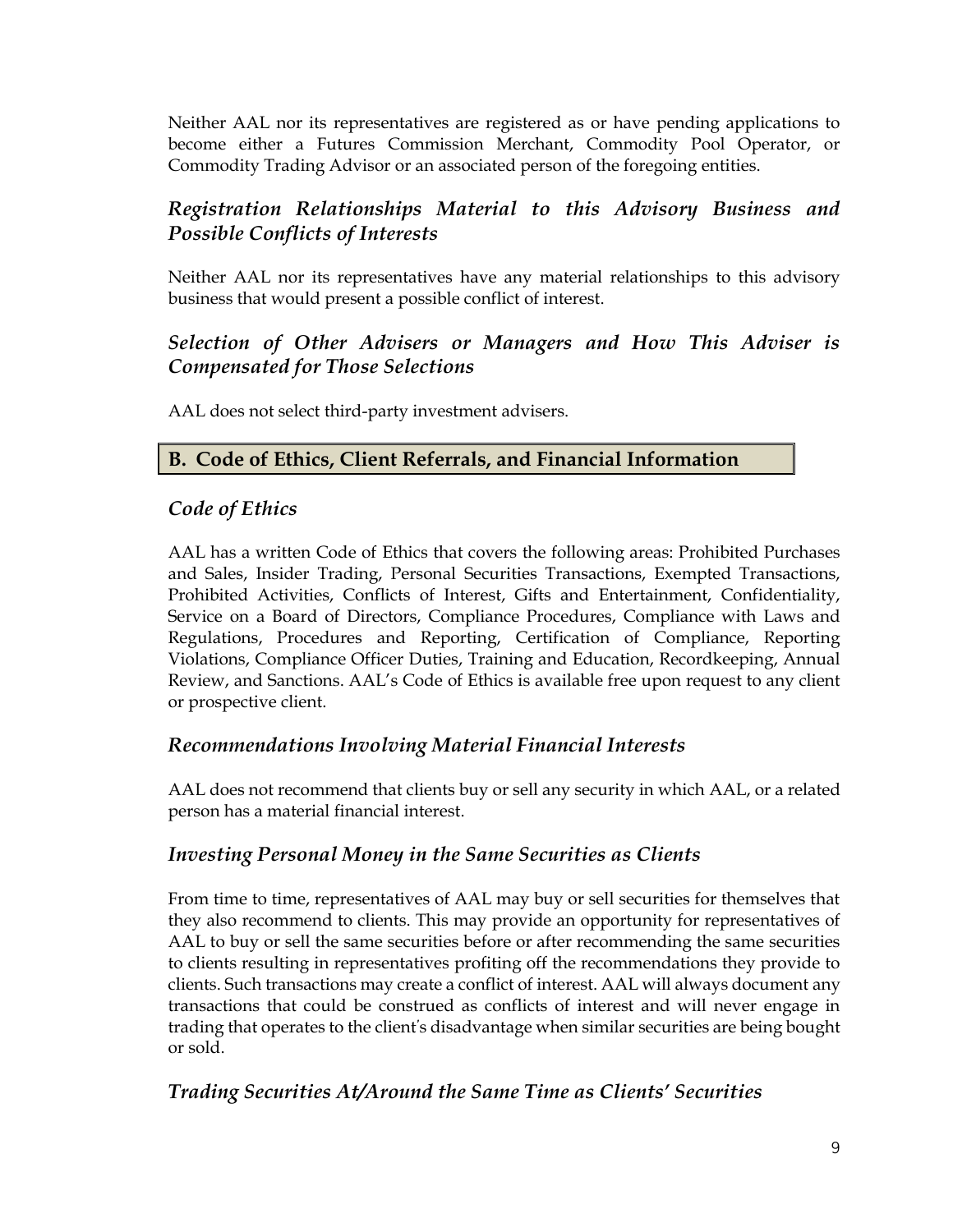From time to time, representatives of AAL may buy or sell securities for themselves at or around the same time as clients. This may provide an opportunity for representatives of AAL to buy or sell securities before or after recommending securities to clients resulting in representatives profiting off the recommendations they provide to clients. Such transactions may create a conflict of interest; however, AAL will never engage in trading that operates to the client's disadvantage if representatives of AAL buy or sell securities at or around the same time as clients.

### *Frequency and Nature of Periodic Reviews*

Robo-advisory portfolio management accounts are not reviewed by AAL, save for automated allocation revisions. Clients are encouraged to update AAL of any change in their objectives, risk tolerance, or other pertinent information.

### *Factors That Will Trigger a Non-Periodic Review of Client Accounts*

Robo-advisory portfolio management accounts do not undergo non-periodic review by AAL, allocations will change in accordance with the portfolio management software utilized by AAL and changes to the client's profile.

### *Content and Frequency of Regular Reports Provided to Clients*

Robo-advisory portfolio management clients will receive at least monthly a written report that details the client's account including assets held and asset value, which report will come from the custodian and at least monthly a written report from AAL.

### *Economic Benefits Provided by Third Parties for Advice Rendered to Clients*

AAL does not receive any economic benefit, directly or indirectly from any third party for advice rendered to AAL clients.

### *Compensation to Non – Advisory Personnel for Client Referrals*

AAL does not directly or indirectly compensate any person who is not advisory personnel for client referrals.

### *Balance Sheet*

AAL neither requires nor solicits prepayment of more than \$1,200.

### *Financial Conditions Reasonably Likely to Impair Ability to Meet Contractual Commitments to Clients*

AAL does not have any financial condition that would impair its ability to meet contractual commitments to clients.

### *Bankruptcy Petitions in Previous Ten Years*

AAL has not been the subject of a bankruptcy petition.